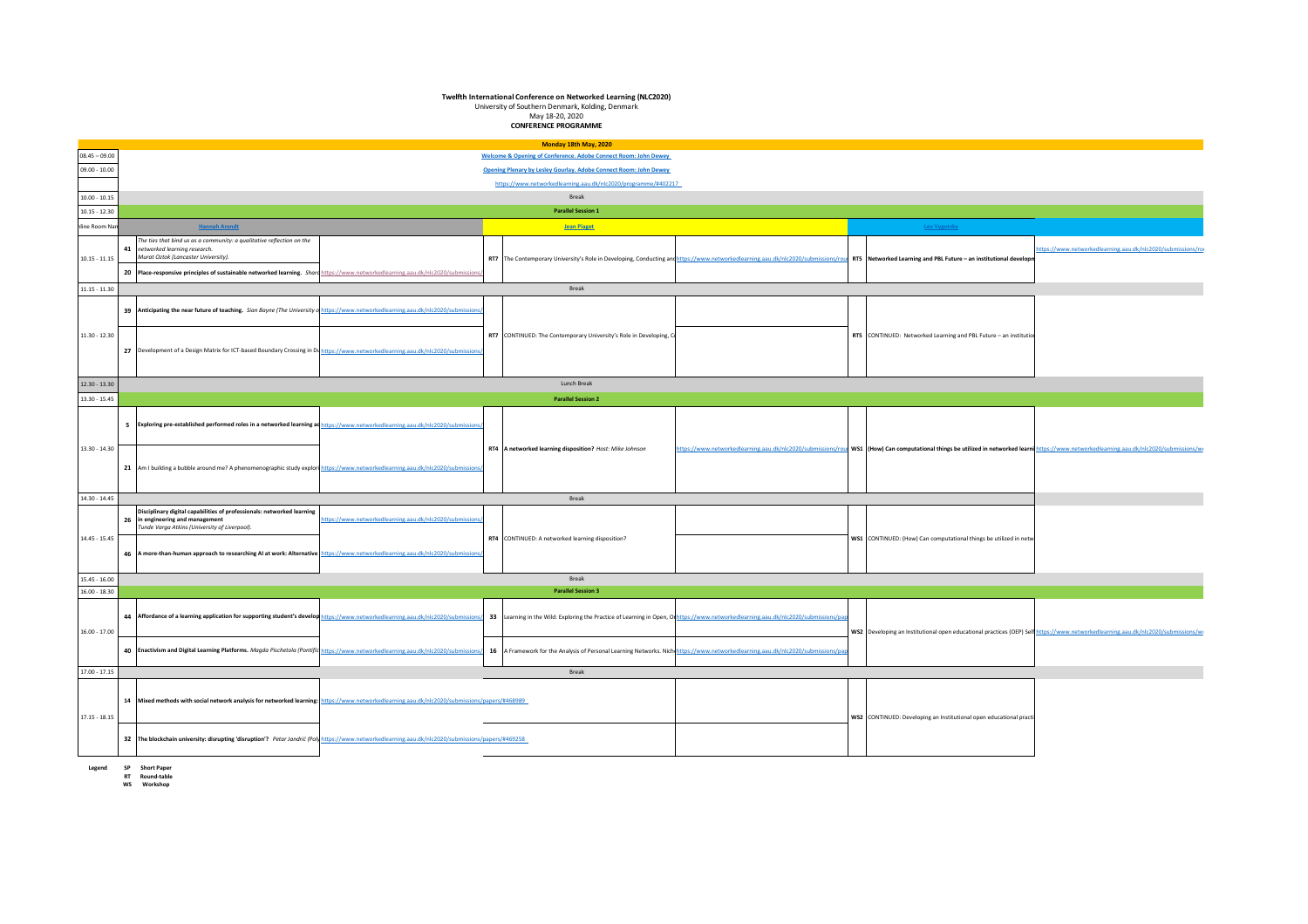| $08.00 - 10.15$                    |       |                                                                                                                                     | <b>Parallel Session 4</b>          | Tuesday 19th May, 2020                                           |                                                                                                                                                                                                     |  |
|------------------------------------|-------|-------------------------------------------------------------------------------------------------------------------------------------|------------------------------------|------------------------------------------------------------------|-----------------------------------------------------------------------------------------------------------------------------------------------------------------------------------------------------|--|
| Inline Room Nam                    |       | <b>Maria Montessori</b>                                                                                                             |                                    | <b>Aristotle</b>                                                 | Alexander von Humboldt                                                                                                                                                                              |  |
|                                    | 9 SP  | Cross-cultural adaptation and user-experience validation of the ACAD Thttps://www.networkedlearning.aau.dk/nlc2020/submiss          |                                    |                                                                  |                                                                                                                                                                                                     |  |
| $08.00 - 09.00$                    | 35 SP | Teacher Reflection on their Agency for Change (TRAC) - A tool for school https://www.networkedlearning.aau.dk/nlc2020/submis:       |                                    |                                                                  | WS4 Data Visualisation: Visualise your data by connecting https://www.networkedlearning.aau.dk/nlc2020/sub RT10 Networked learning for 'cognitive democrackedlearning.aau.dk/nlc2020/submissions/rc |  |
|                                    | 17 SP | Leadership and cooperation in Google Docs based group work - a video https://www.networkedlearning.aau.dk/nlc2020/submissions/      |                                    |                                                                  |                                                                                                                                                                                                     |  |
| 09.00 - 09.15                      |       | Break                                                                                                                               |                                    |                                                                  |                                                                                                                                                                                                     |  |
|                                    | 11 SP | Developing a hybrid and networked educational approach to lifelong lehttps://www.networkedlearning.aau.dk/nlc2020/submissions.      |                                    |                                                                  |                                                                                                                                                                                                     |  |
| $09.15 - 10.15$                    | 12 SP | Reaching for a hybrid and networked university through lifelong learnin https://www.networkedlearning.aau.dk/nlc2020/submis:        |                                    | WS4 CONTINUED: Data Visualisation: Visualise your data by        | RT10 CONTINUED: Networked learning for 'cognit                                                                                                                                                      |  |
|                                    | 31 SP | Supporting knowledge transformation with Teams-mediated networke https://www.networkedlearning.aau.dk/nlc2020/submissions/p         |                                    |                                                                  |                                                                                                                                                                                                     |  |
| $10.15 - 10.30$                    |       |                                                                                                                                     | Break                              |                                                                  |                                                                                                                                                                                                     |  |
| $10.30 - 12.45$                    |       |                                                                                                                                     | <b>Parallel Session 5</b>          |                                                                  |                                                                                                                                                                                                     |  |
|                                    | 34 SP | Situated Readiness and Transformation of Learning Across Situations and https://www.networkedlearning.aau.dk/nlc2020/submis:        |                                    |                                                                  | tps://www.networkedlearning.aau.dk/nlc2020/submissions/round-tables/#469292                                                                                                                         |  |
| $10.30 - 11.30$                    | 10 SP | Academic librarians' Twitter practices and the production of knowledge https://www.networkedlearning.aau.dk/nlc2020/subr            |                                    | RT9 Nordic Approaches to Computational Thinking in Tead          |                                                                                                                                                                                                     |  |
|                                    | 19 SP | Building a network for collaborative support in professional developme https://www.networkedlearning.aau.dk/nlc2020/submissions/par |                                    |                                                                  |                                                                                                                                                                                                     |  |
| $11.30 - 11.45$                    |       |                                                                                                                                     | Break                              |                                                                  |                                                                                                                                                                                                     |  |
| $11.45 - 12.45$                    | 18    | Nurturing creative confidence and learner empathy: designing for acad https://www.networkedlearning.aau.dk/nlc2020/submis           |                                    | RT9 CONTINUED: Nordic Approaches to Computational Th             |                                                                                                                                                                                                     |  |
|                                    | 22    | No Size Fits All: Design Considerations for Networked Professional Devenittps://www.networkedlearning.aau.dk/nlc2020/submissions/p  |                                    |                                                                  |                                                                                                                                                                                                     |  |
| $12.45 - 13.15$                    |       |                                                                                                                                     | Lunch Break                        |                                                                  |                                                                                                                                                                                                     |  |
| $13.15 - 14.15$                    |       |                                                                                                                                     |                                    | Second Plenary by Ben Williamson. Adobe Connect Room: John Dewey |                                                                                                                                                                                                     |  |
|                                    |       |                                                                                                                                     |                                    | https://www.networkedlearning.aau.dk/nlc2020/programme/#406013   |                                                                                                                                                                                                     |  |
| $14.15 - 14.30$<br>$14.30 - 16.45$ |       |                                                                                                                                     | Break<br><b>Parallel Session 6</b> |                                                                  |                                                                                                                                                                                                     |  |
|                                    |       |                                                                                                                                     |                                    |                                                                  |                                                                                                                                                                                                     |  |
|                                    | 30    | Educational materials as collaborative design space? Morten Winther Bhttps://www.networkedlearning.aau.dk/nlc2020/submissi          |                                    |                                                                  | tps://www.networkedlearning.aau.dk/nlc2020/                                                                                                                                                         |  |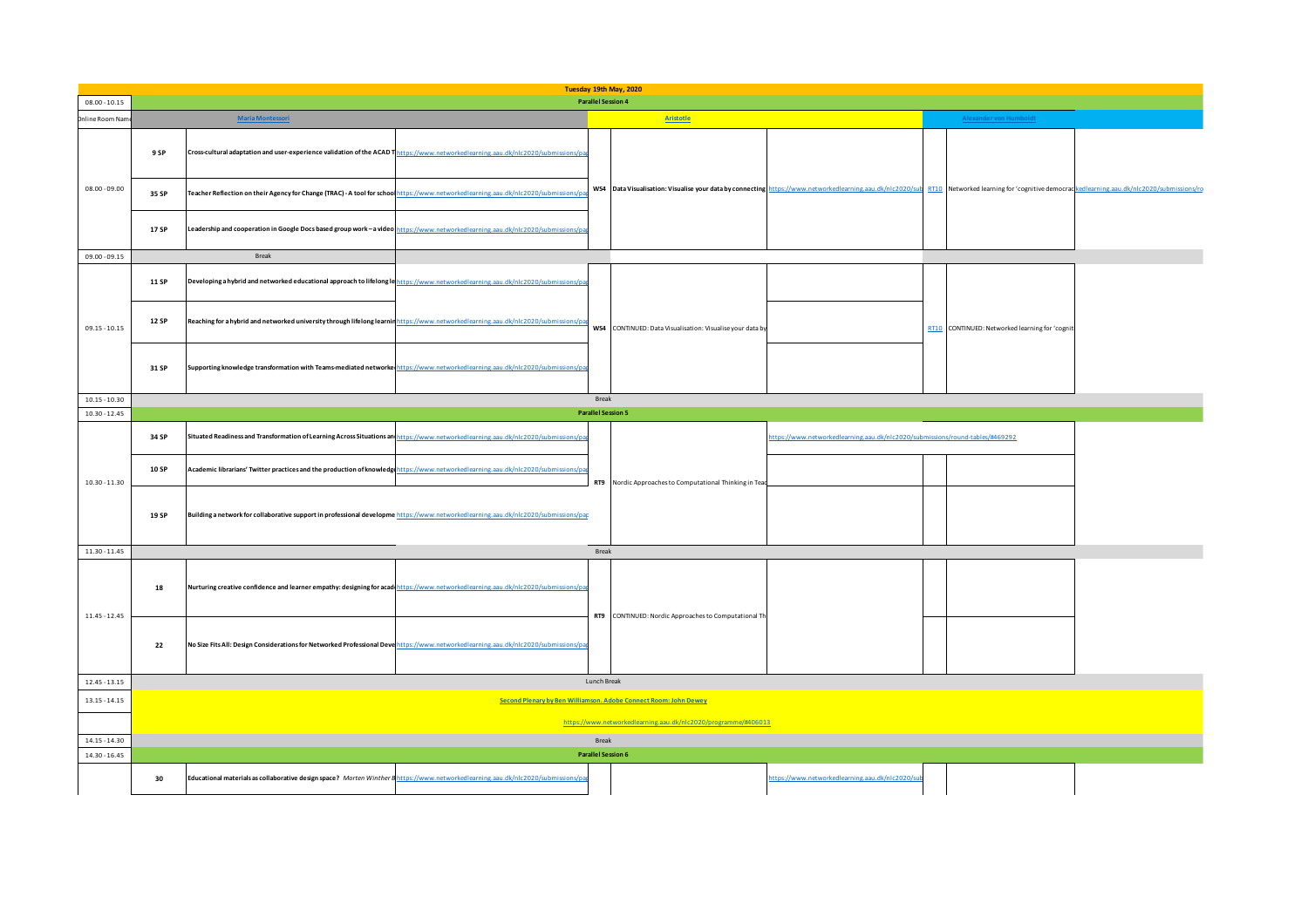| $14.30 - 15.30$ | 43    | Hybridity, Transparency, Structured Freedom and Flipped Engagement https://www.networkedlearning.aau.dk/nlc2020/submissions/pa         |       | RT8 Student welfare through involvement and networker                                                                                                                                          |  | RT3 Navigating phenomenological and phenom https://www.networkedlearning.aau.dk/nlc |  |
|-----------------|-------|----------------------------------------------------------------------------------------------------------------------------------------|-------|------------------------------------------------------------------------------------------------------------------------------------------------------------------------------------------------|--|-------------------------------------------------------------------------------------|--|
| $15.30 - 15.45$ |       |                                                                                                                                        | Break |                                                                                                                                                                                                |  |                                                                                     |  |
|                 | 25    | Phenomenology and Networked Learning: mobilage glimpsed from the https://www.networkedlearning.aau.dk/nlc2020/submissions/pa           |       |                                                                                                                                                                                                |  |                                                                                     |  |
| $15.45 - 16.45$ | 13    | Designing activities and tools to support university students' creative an https://www.networkedlearning.aau.dk/nlc2020/submissions/pa |       | RT8 CONTINUED: Student welfare through involvement an                                                                                                                                          |  | RT3 CONTINUED: Navigating phenomenological a                                        |  |
| $16.45 - 17.00$ |       |                                                                                                                                        | Break |                                                                                                                                                                                                |  |                                                                                     |  |
| $17.00 - 19.15$ |       |                                                                                                                                        |       | <b>Parallel Session 7</b>                                                                                                                                                                      |  |                                                                                     |  |
|                 | 15    | Personal Networks supporting Workplace Learning - A Case Study in the https://www.networkedlearning.aau.dk/nlc2020/submissions/pa      |       |                                                                                                                                                                                                |  |                                                                                     |  |
| $17.00 - 18.00$ |       | Building Digital Literacy through Exploration and Curation of Emerging Thttos://www.networkedlearning.aau.dk/nlc2020/submissions/oa    |       | WS5 What's the future like? Speculative Methods in Netw https://www.networkedlearning.aau.dk/nlc2020/sub WS6 GELO and GreX: A framework and dashboardrkedlearning.aau.dk/nlc2020/submissions/v |  |                                                                                     |  |
| $18.00 - 18.15$ |       |                                                                                                                                        | Break |                                                                                                                                                                                                |  |                                                                                     |  |
|                 | 29 SP | Global learning through the lens of criminal justice. Amy Ramson (Host https://www.networkedlearning.aau.dk/nlc2020/submissions/pa     |       |                                                                                                                                                                                                |  |                                                                                     |  |
| $18.15 - 19.15$ | 42 SP | Scaling engagement in MOOCs 4D: Redress for Bloom's 2-sigma challeng/www.networkedlearning.aau.dk/nlc2020/submissions/papers/#4        |       | WS5 CONTINUED: What's the future like? Speculative Meth                                                                                                                                        |  | WS6 CONTINUED: GELO and GreX: A framework an                                        |  |
|                 | 37 SP | Openness: Student perceptions. Michelle Harrison (Thompson Rivers U https://www.networkedlearning.aau.dk/nlc2020/submissions/pa        |       |                                                                                                                                                                                                |  |                                                                                     |  |